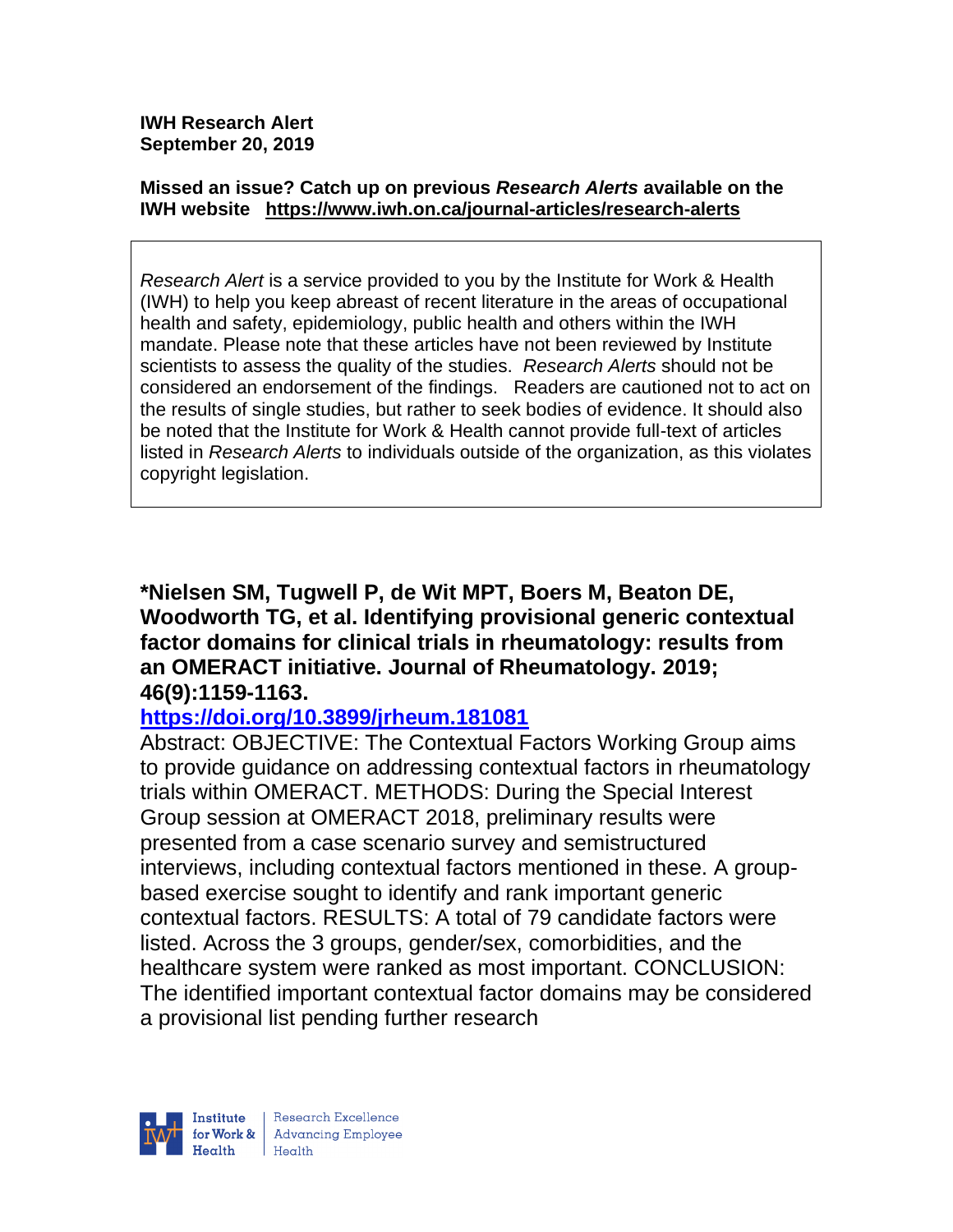### **\*Nowak LL, Davis AM, Mamdani M, Beaton D, and Schemitsch EH. A concept analysis and overview of outcome measures used for evaluating patients with proximal humerus fractures. Disability and Rehabilitation. 2019; 1-13.**

# **<https://doi.org/10.1080/09638288.2019.1649728>**

Abstract: Purpose: It is unclear to which degree existing studies evaluate the primary goal of treatment for patients with proximal humerus fractures (restoration of daily activities). Our purpose was to systematically review and analyze the concepts reflected by outcome measures used in studies of patients with proximal humerus fractures. Methods: We reviewed three databases from 2000 to 2018. Two reviewers categorized outcomes in each study into concepts of the International Classification of Functioning, Disability and Health framework. Results: The most commonly represented concept across 35 studies was "Body Function/Structure Impairment", followed by aggregate measures that reflect multiple concepts to varying degrees. All patient-reported aggregate measures such as the Disabilities of the Arm, Shoulder, and Hand, American Shoulder and Elbow Surgeon's, and Oxford Shoulder scores better reflected "Activity Limitations", however, these measures were only reported in 34% of studies. Conclusion: There may be misalignment between what studies measure, and the primary goal of treatment for patients with proximal humerus fractures. The Disabilities of the Arm, Shoulder and Hand, American Shoulder and Elbow Surgeon's, and Oxford Shoulder scores reflect concepts that more adequately address the restoration of daily activities following these injuries, and future studies should include at least one of these measures. Implications for rehabilitation We have shown that there is a misalignment between what existing studies are measuring (primarily objective measures of impairment) and the primary goal of treatment and rehabilitation (restoring activities of daily living). This suggests that existing studies evaluating different treatment types for proximal humerus fracture patients are providing inadequate information to make evidence-based treatment and rehabilitation decisions following theses injuries. Our results tentatively suggest that the Disabilities of the Arm, Shoulder and Hand, the American Shoulder and Elbow Surgeon's, and Oxford Shoulder scores may better reflect limitations in daily activities following these injuries and should be used in future studies and by clinicians



 $\begin{tabular}{|l|} Institute & Research Excellence \\ \hline for Work & Advancing Employee \\ Health & Health \\ \end{tabular}$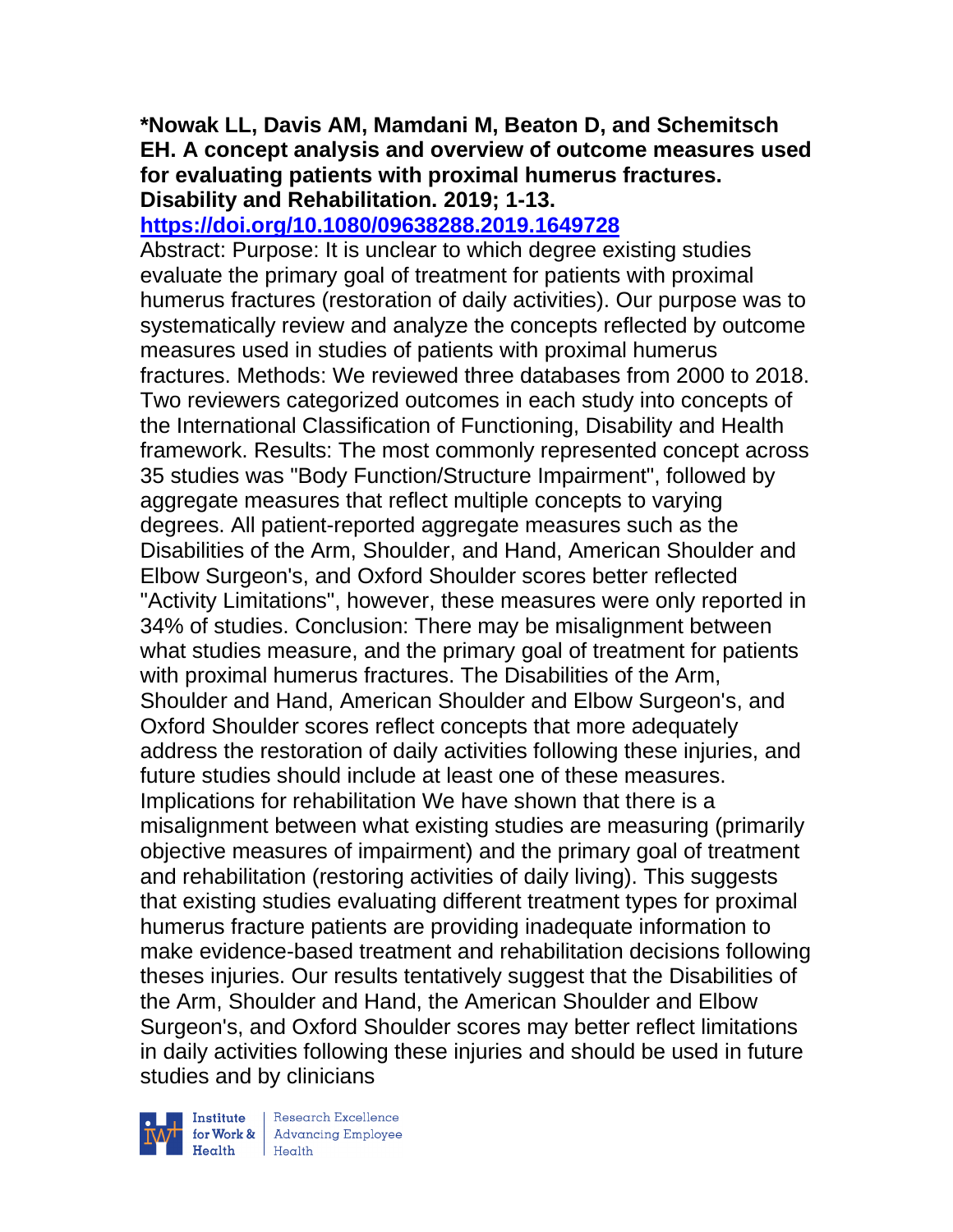**Bontrup C, Taylor WR, Fliesser M, Visscher R, Green T, Wippert PM, et al. Low back pain and its relationship with sitting behaviour among sedentary office workers. Applied Ergonomics. 2019; 81:102894.**

**<https://doi.org/10.1016/j.apergo.2019.102894> [open access]** Abstract: The relationships between sedentary lifestyle, sitting behaviour, and low back pain (LBP) remain controversial. In this study, we investigated the relationship between back pain and occupational sitting habits in 64 call-centre employees. A textile pressure mat was used to evaluate and parameterise sitting behaviour over a total of 400h, while pain questionnaires evaluated acute and chronic LBP. Seventy-five percent of the participants reported some level of either chronic or acute back pain. Individuals with chronic LBP demonstrated a possible trend (t-test not significant) towards more static sitting behaviour compared to their pain-free counterparts. Furthermore, a greater association was found between sitting behaviour and chronic LBP than for acute pain/disability, which is plausibly due to a greater awareness of pain-free sitting positions in individuals with chronic pain compared to those affected by acute pain

## **Dey M, Piccone Jr DS, and Miller SM. Model-based estimates for the Occupational Employment Statistics program. Monthly Labor Review. 2019; August:1-32.**

**[https://www.bls.gov/opub/mlr/2019/article/model-based](https://www.bls.gov/opub/mlr/2019/article/model-based-estimates-for-the-occupational-employment-statistics-program.htm)[estimates-for-the-occupational-employment-statistics](https://www.bls.gov/opub/mlr/2019/article/model-based-estimates-for-the-occupational-employment-statistics-program.htm)[program.htm](https://www.bls.gov/opub/mlr/2019/article/model-based-estimates-for-the-occupational-employment-statistics-program.htm)**

**Enthoven P, Peolsson A, Ludvigsson ML, Wibault J, Peterson G, and Oberg B. Validity, internal consistency and self-rated change of the patient enablement instrument in patients with chronic musculoskeletal pain. Journal of Rehabilitation Medicine. 2019; 51(8):587-597.** 

**<https://doi.org/10.2340/16501977-2573> [open access]** Abstract: OBJECTIVE: Patient enablement reflects patient's understanding of and coping with illness. The aim of this study was to investigate the content validity, construct validity, internal consistency and self-rated change (SRC) of the Patient Enablement Instrument (PEI) in patients with whiplash-associated disorders, cervical

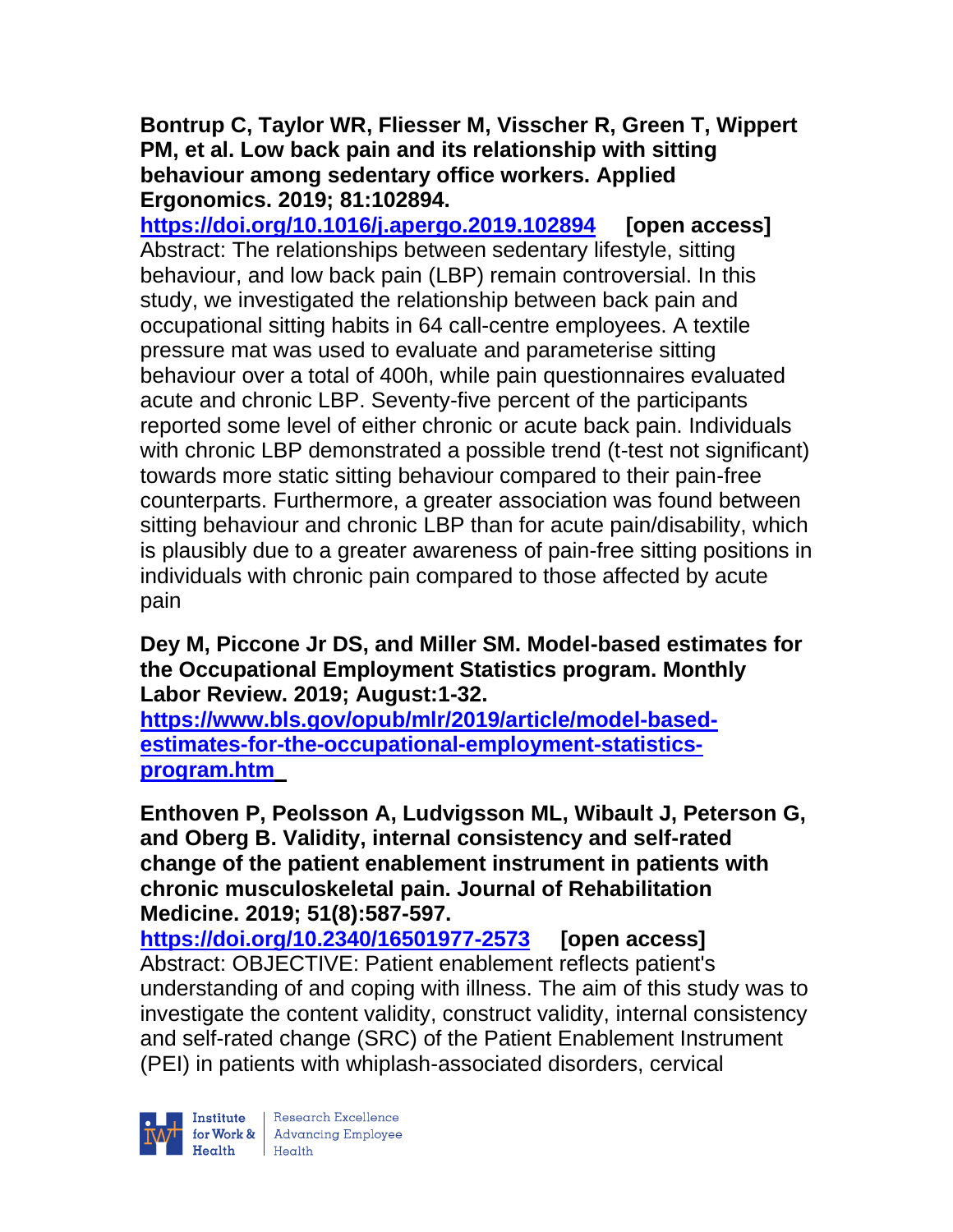radiculopathy and mixed chronic pain treated in different settings. DESIGN: Psychometric analyses. PARTICIPANTS: Patients with disabling non-malignant chronic musculoskeletal pain. METHODS: Participants answered questionnaires on disability (Neck Disability Index (NDI) or Functional Rating Index (FRI)), anxiety/depression (Hospital Anxiety and Depression Scale; HADS) and general health (EuroQol; EQ-5D). Content validity, construct validity (confirmatory factor analysis), internal consistency and cut-off for SRC were investigated for the PEI after treatment. The SRC value was the receiver operating characteristic (ROC) curve optimal cut-off point. RESULTS: After treatment all items were completed by 516 patients (mean standard deviation (SD) age 45.1 years (SD 10.1), women 75% (n = 385)). The 1-factor PEI model had approximate fit to the data. The internal consistency Cronbach's alpha was between 0.878 and 0.929 for the 3 groups. Correlations between the PEI and the NDI/FRI, HADS and EQ-5D were fair to good. The SRCROC for whiplash-associated disorders, cervical radiculopathy and mixed chronic pain groups was 5, 6 and 4 points in the PEI, respectively. CONCLUSION: The PEI showed fair content validity, construct validity and internal consistency. However, the scale needs further development to improve measurement of change

**Garben S. The regulatory challenge of occupational safety and health in the online platform economy. International Social Security Review. 2019; 72(3):95-112. <https://doi.org/10.1111/issr.12215>** 

**Glasgow RE, Huebschmann AG, Krist AH, and Degruy FV. An adaptive, contextual, technology-aided support (ACTS) system for chronic illness self-management. Milbank Quarterly. 2019; 97(3):669-691.** 

# **<https://doi.org/10.1111/1468-0009.12412>**

Abstract: Policy Points Fundamental changes are needed in how complex chronic illness conditions are conceptualized and managed. Health management plans for chronic illness need to be integrated, adaptive, contextual, technology aided, patient driven, and designed to address the multilevel social environment of patients' lives. Such primary care-based health management plans are feasible today but will be even more effective and sustainable if supported by systems

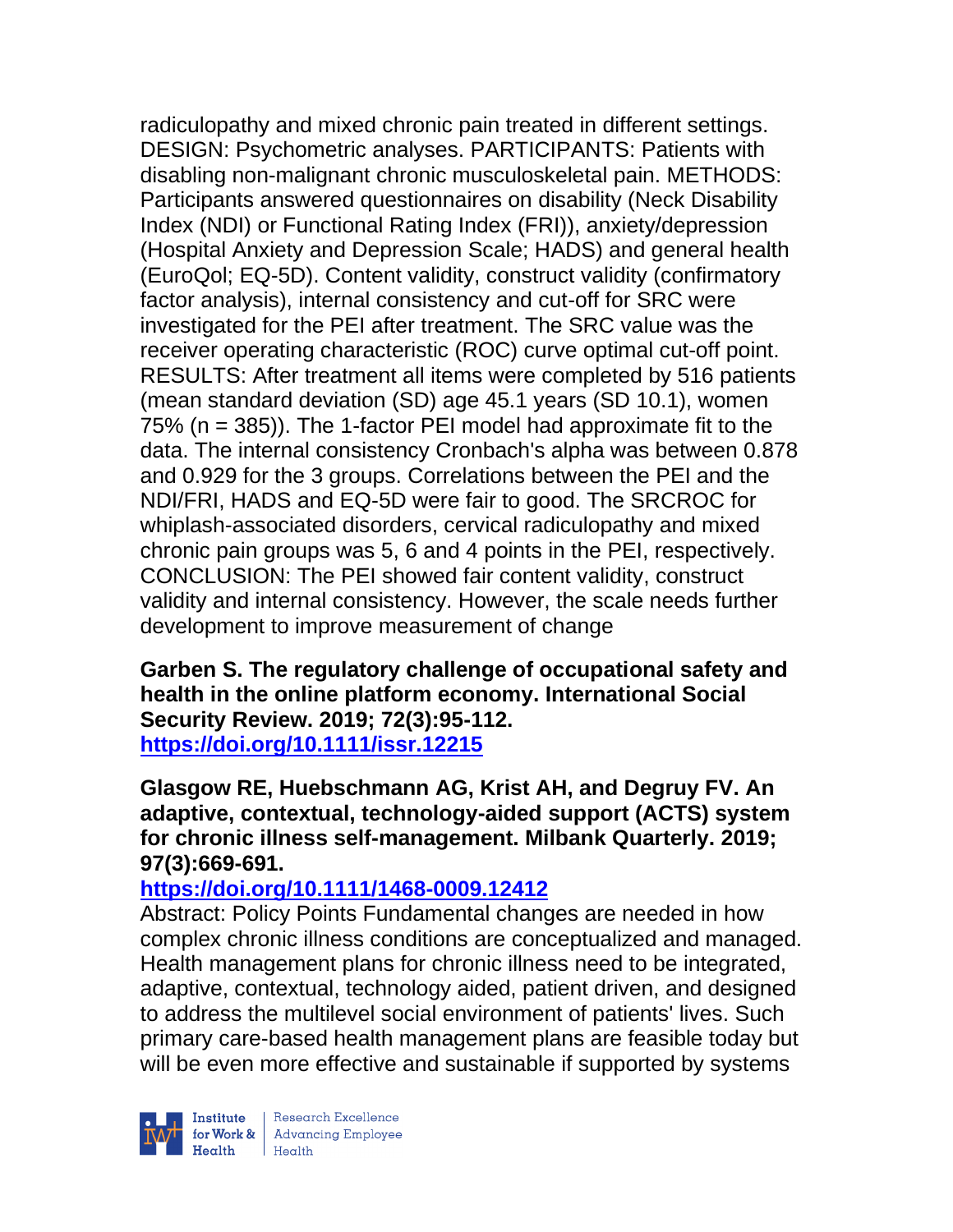thinking, technological advances, and policies that create and reinforce home, work, and health care collaborations. CONTEXT: The current health care system is failing patients with chronic illness, especially those with complex comorbid conditions and social determinants of health challenges. The current system combined with unsustainable health care costs, lack of support for primary care in the United States, and aging demographics create a frightening probable future. METHODS: Recent developments, including integrated behavioral health, community resources to address social determinants, population health infrastructure, patient-centered digital-health self-management support, and complexity science have the potential to help address these alarming trends. This article describes, first, the opportunity to integrate these trends and, second, a proposal for an integrated, patient-directed, adaptive, contextual, and technology-aided support (ACTS) system, based on a patient's life context and home/primary care/work-setting "support triangle." FINDINGS: None of these encouraging trends is a panacea, and although most have been described previously, they have not been integrated. Here we discuss an example of integration using these components and how our proposed model (termed My Own Health Report) can be applied, along with its strengths, limitations, implications, and opportunities for practice, policy, and research. CONCLUSIONS: This ACTS system builds on and extends the current chronic illness management approaches. It is feasible today and can produce even more dramatic improvements in the future

## **Hawkins D, Roelofs C, Laing J, and Davis L. Opioid-related overdose deaths by industry and occupation: Massachusetts, 2011-2015. American Journal of Industrial Medicine. 2019; 62(10):815-825.**

## **<https://doi.org/10.1002/ajim.23029>**

Abstract: BACKGROUND: Thousands of people in the United States continue to die from opioid overdoses every year. Work-related injuries and other factors associated with work may increase exposure to opioids and, subsequently, opioid-related overdose deaths (OROD). This study sought to determine whether OROD rates differed by industry and occupation and explored work-related factors that might contribute to these differences. METHODS: We coded industry and occupation information on death certificates for all



| Research Excellence Finantium Research Excellence<br>
Finantium Research Employee<br>
Realth Health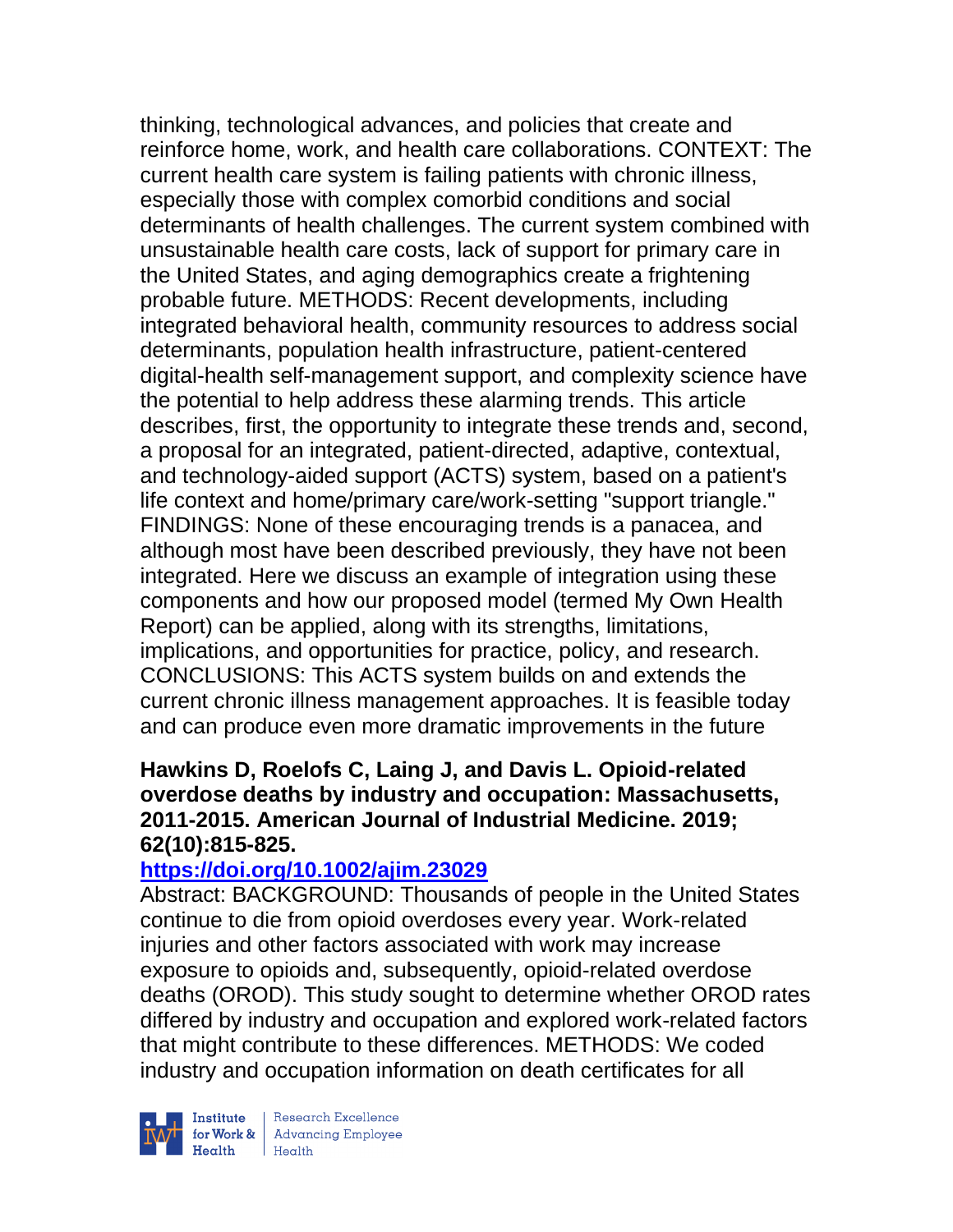OROD among Massachusetts residents from 2011 to 2015. We estimated rates of OROD by industry and occupation using Massachusetts employment data. National survey data were used to explore whether work-related factors known to vary by occupation (occupational injury and illness, job insecurity, and paid sick leave) correlate to observed differences in OROD. RESULTS: Several industries and occupation groups had rates of OROD that were significantly higher than the rates for other workers. Construction workers and fishing workers stood out for having OROD rates many times higher than the average for all workers. Occupation groups with high rates of occupational injuries and illnesses, high job insecurity, and low availability of paid sick leave had higher rates of OROD. CONCLUSIONS: These findings underscore the need for policy and educational interventions to reduce OROD tailored to the needs of high rate worker populations. Interventions should address workplace hazards that cause injuries for which opioids are prescribed, as well as best practices in medical management and return to work following injury, safer prescribing, enhanced access to treatment for opioid use disorders, and overdose prevention education

### **Oude Hengel K, Robroek SJW, Eekhout I, van der Beek AJ, and Burdorf A. Educational inequalities in the impact of chronic diseases on exit from paid employment among older workers: a 7-year prospective study in the Netherlands. Occupational & Environmental Medicine. 2019; 76(10):718-725.**

**<https://doi.org/10.1136/oemed-2019-105788> [open access]**  Abstract: OBJECTIVES: The study aimed to investigate the relative and absolute risks of early exit from paid employment among older workers with a chronic disease, and to assess whether these risks differ across educational groups. METHODS: Data on chronic diseases and demographics from 9160 Dutch workers aged 45-64 years were enriched with monthly information on employment status from Statistics Netherlands. Subdistribution hazard ratios (SHR) and 7-year probabilities among workers with a chronic disease of exit from paid employment through disability benefits, unemployment benefits, early retirement benefits or economic inactivity were estimated using competing risks regression analyses based on Fine and Gray's models. RESULTS: Workers with one chronic disease had a higher risk to exit paid employment through disability benefits

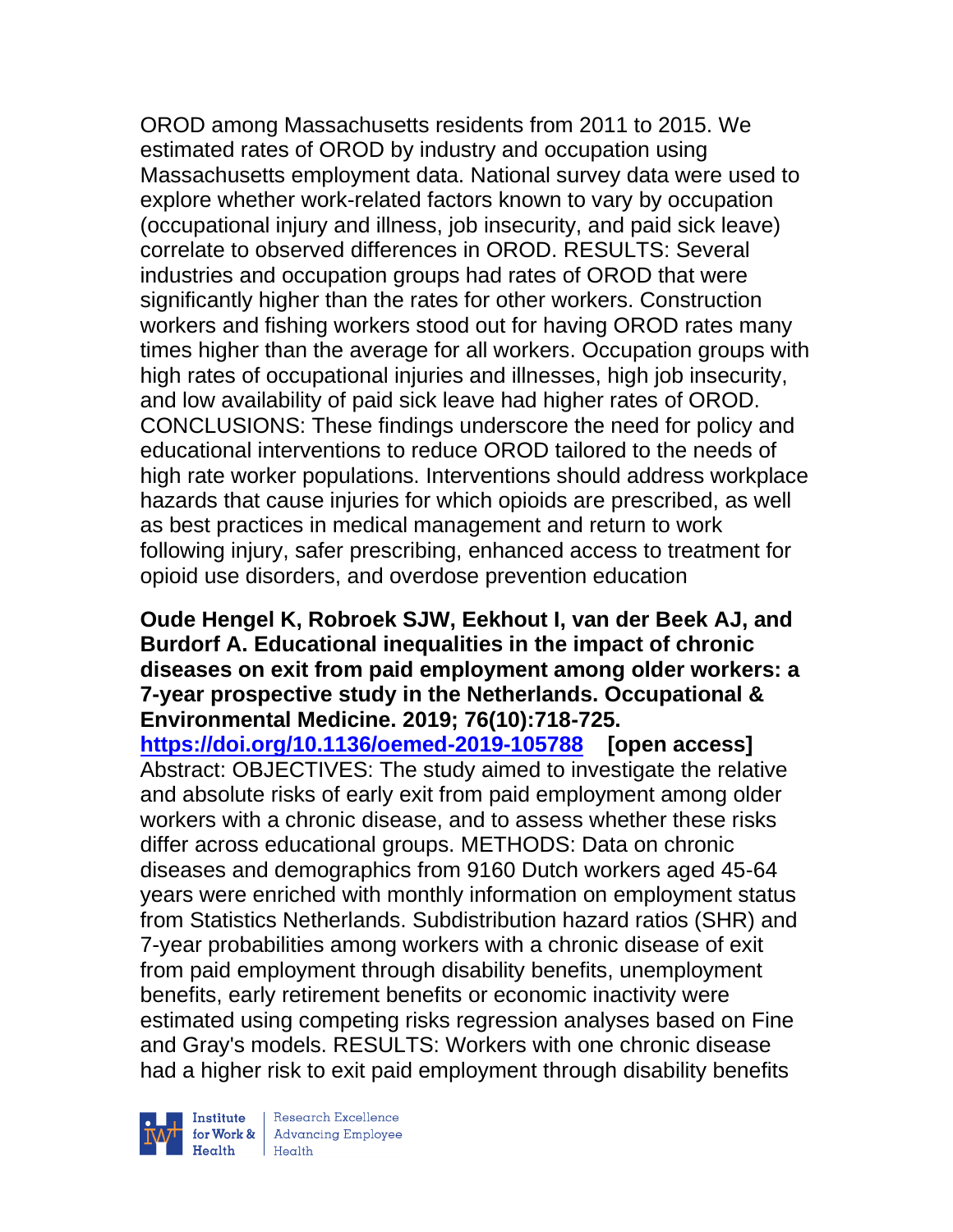(SHR 4.48 (95%CI 3.22 to 6.25)) compared with workers without chronic disease, and this risk further increased for multiple chronic diseases (SHR 8.91 (95%CI 6.33 to 12.55)). As occurrence of chronic diseases was highest among low educated workers, the 7-year probabilities to exit paid employment through disability benefits were highest among this group. Cardiovascular, musculoskeletal, psychological and respiratory diseases were associated with disability benefits (SHRs ranging from 2.11 (95%CI 1.45 to 3.07) to 3.26 (95%CI 2.08 to 5.12)), whereas psychological diseases were also related to unemployment (SHR 1.78 (95%CI 1.33 to 2.38)). CONCLUSIONS: Older workers with a chronic disease have a higher risk to exit paid employment through disability benefits. As multimorbidity has an additive effect, addressing multimorbidity as a risk factor for sustainable employment is needed

#### **Larouche D, Corbeil P, Bellemare M, Authier M, Prairie J, and Hegg-Deloye S. To what extent do paramedics apply safe handling principles when transferring patients from stair chairs to stretchers? Ergonomics. 2019; 62(10):1313-1326. <https://doi.org/10.1080/00140139.2019.1641629>**

Abstract: The efficiency of training programmes in handling designed to prevent injuries has rarely been demonstrated by studies in the workplace. This study aimed to identify factors that may favour or inhibit the application of safe handling principles by paramedics performing full-body transfers of patients from a stair chair to a stretcher. In an observational field study, handling methods used in 45 patient transfers from a stair chair to stretcher were characterised. Principles concerning the physical environment seem to be applied frequently, but those applicable during the transfer are neglected. Principles taught during training may not be applied due to the physical constraints of the workplace and the underestimation of risk exposure. The results suggest that training should be enhanced, not by focussing on handling techniques but by focussing on compromise and the capacity to adapt work techniques based on the working context and the team-mate

# **McDonnall MC and Cmar J. Employment outcomes and job quality of vocational rehabilitation consumers with deaf-**



| Research Excellence **Example 18 Advancing Employee**<br> **Health** Health<br>
Health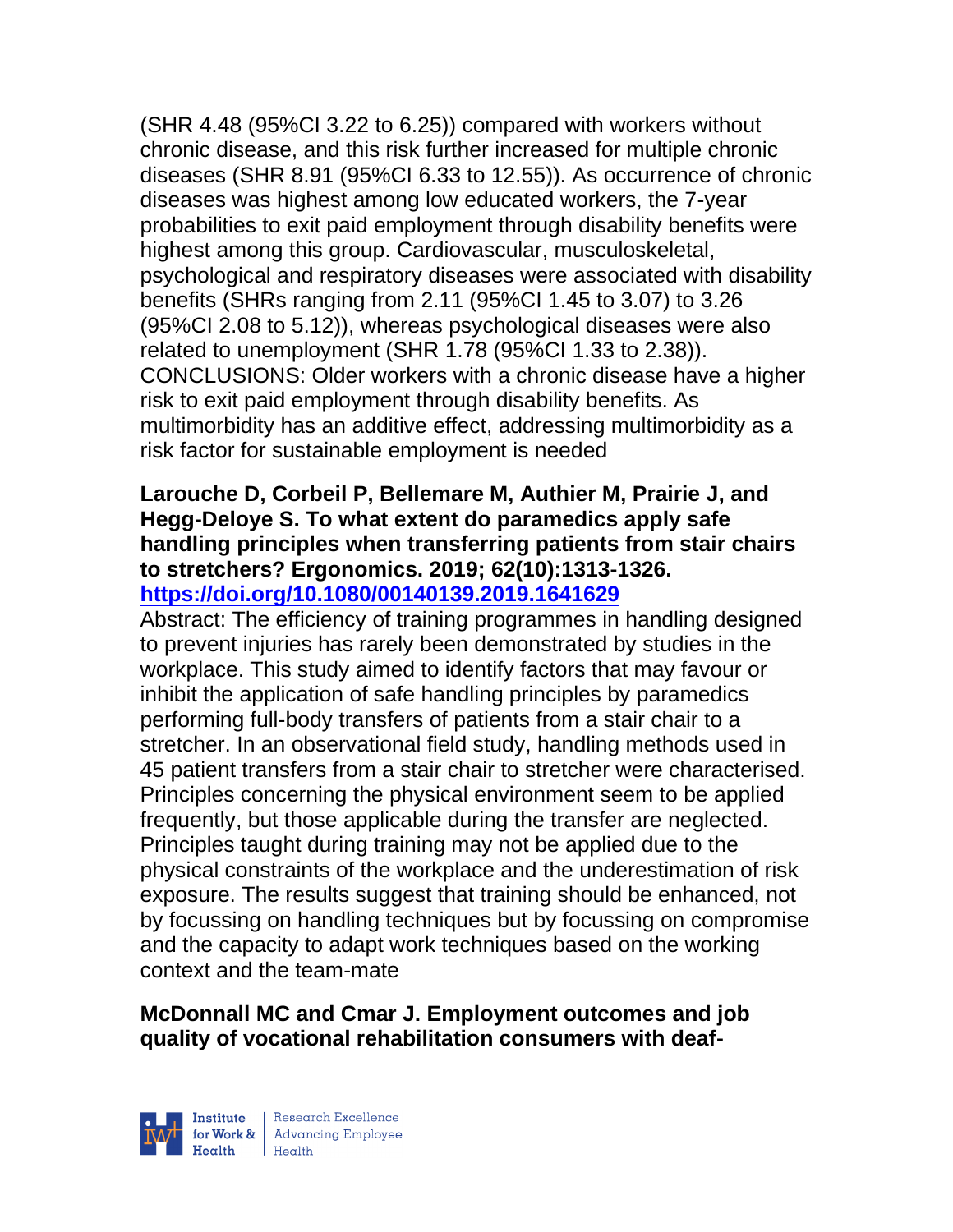**blindness. Rehabilitation Counseling Bulletin. 2019; 63(1):13-24. <https://doi.org/10.1177/0034355218769461>** 

**Meyers AR, Al-Tarawneh IS, Bushnell PT, Wurzelbacher SJ, Lampl MP, Tseng CY, et al. Degree of integration between occupational safety and health programs and wellness programs: first-year results from an insurer-sponsored wellness grant for smaller employers. Journal of Occupational & Environmental Medicine. 2019; 61(9):704-717. <https://doi.org/10.1097/JOM.0000000000001644>** 

Abstract: OBJECTIVE: The aim of this study was to describe levels of integration between occupational safety and health (OSH) and workplace wellness programs/practices/policies ("programs") among participants in an insurer-sponsored wellness grant program. METHODS: We analyzed survey responses about year 1 of an insurer-sponsored grant to start a wellness program from 220 smalland medium-sized employers. Responses yielded 25 indicators of OSH-wellness integration, and 10 additional indicators to summarize multiple responses. RESULTS: At least half of the employers ( $N =$ 220) reported some level of integration within five of seven categories of OSH-wellness integration. Employers sometimes considered ergonomics, safety, or substance exposure hazards while designing their wellness program (15%) or reduced such hazards to support their wellness program (24%). Few meaningful differences were observed by employer size. CONCLUSIONS: Although high levels of integration were unusual, some degree of integration was common for most indicator categories

# **Pourhassan B, Meysamie A, Alizadeh S, Habibian A, and Beigzadeh Z. Risk of obstructive pulmonary diseases and occupational exposure to pesticides: a systematic review and meta-analysis. Public Health. 2019; 174:31-41.**

# **<https://doi.org/10.1016/j.puhe.2019.05.024>**

Abstract: OBJECTIVE: This meta-analysis study was performed to examine the relationship between occupational exposure to pesticides and the risk of obstructive pulmonary diseases such as chronic obstructive pulmonary disease (COPD) and chronic bronchitis. STUDY DESIGN: This is a systematic review and metaanalysis study. METHODS: PubMed and Scopus databases were

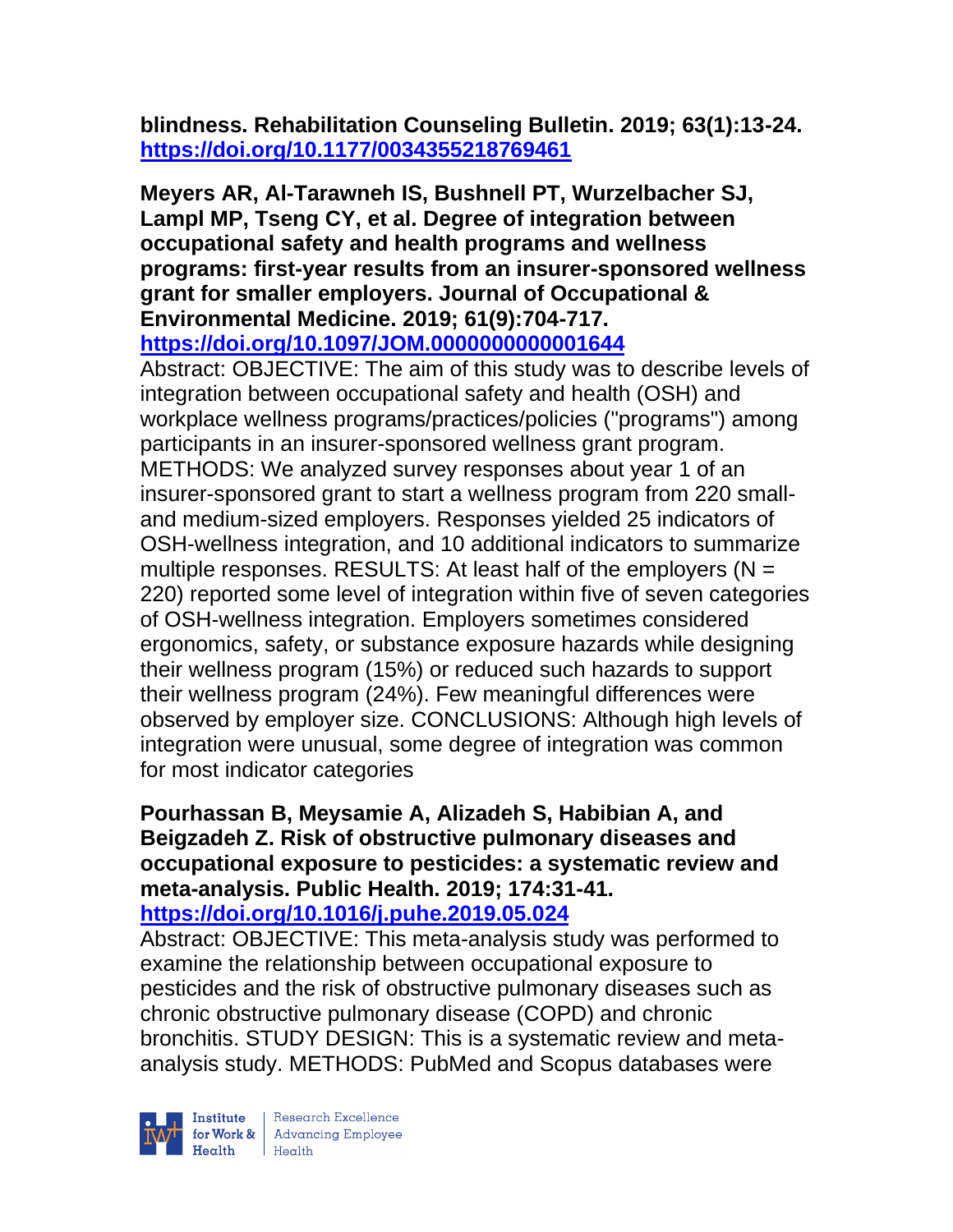searched for English-language publications. Eight cohort studies and one case-control study were included in the pooled analysis. RESULTS: These studies had a total of 101,353 participants from eleven different countries and were published between 2006 and 2018. The heterogeneity among the studies was high (P < 0.001, I(2) = 68.7%). In a random-effects model meta-analysis, a pooled odds ratio (OR) analysis showed that there was a direct relationship between occupational exposure to the pesticides and obstructive pulmonary diseases (OR = 1.33, 95% confidence interval [CI]: 1.21- 1.47). A positive significant relationship was also observed between exposure to the pesticides and risk of chronic bronchitis (OR = 1.27, 95% CI: 1.23-1.31). Also, there was a significant relationship between occupational exposure to the pesticides and an increased risk of COPD (OR  $= 1.44$ , 95% CI: 1.14-1.81). No evidence of publication bias was found among the studies according to the results of the Egger's test (P of bias = 0.157). CONCLUSIONS: Findings of this study show that occupational exposure to pesticides can be associated with an increased risk of obstructive lung diseases including chronic bronchitis and COPD

## **Schuemie MJ, Ryan PB, Man KKC, Wong ICK, Suchard MA, and Hripcsak G. A plea to stop using the case-control design in retrospective database studies. Statistics in Medicine. 2019; 38(22):4199-4208.**

**<https://doi.org/10.1002/sim.8215> [open access]**  Abstract: The case-control design is widely used in retrospective database studies, often leading to spectacular findings. However, results of these studies often cannot be replicated, and the advantage of this design over others is questionable. To demonstrate the shortcomings of applications of this design, we replicate two published case-control studies. The first investigates isotretinoin and ulcerative colitis using a simple case-control design. The second focuses on dipeptidyl peptidase-4 inhibitors and acute pancreatitis, using a nested case-control design. We include large sets of negative control exposures (where the true odds ratio is believed to be 1) in both studies. Both replication studies produce effect size estimates consistent with the original studies, but also generate estimates for the negative control exposures showing substantial residual bias. In contrast, applying a self-controlled design to answer the same



| Research Excellence for Work & Advancing Employee<br>Health Health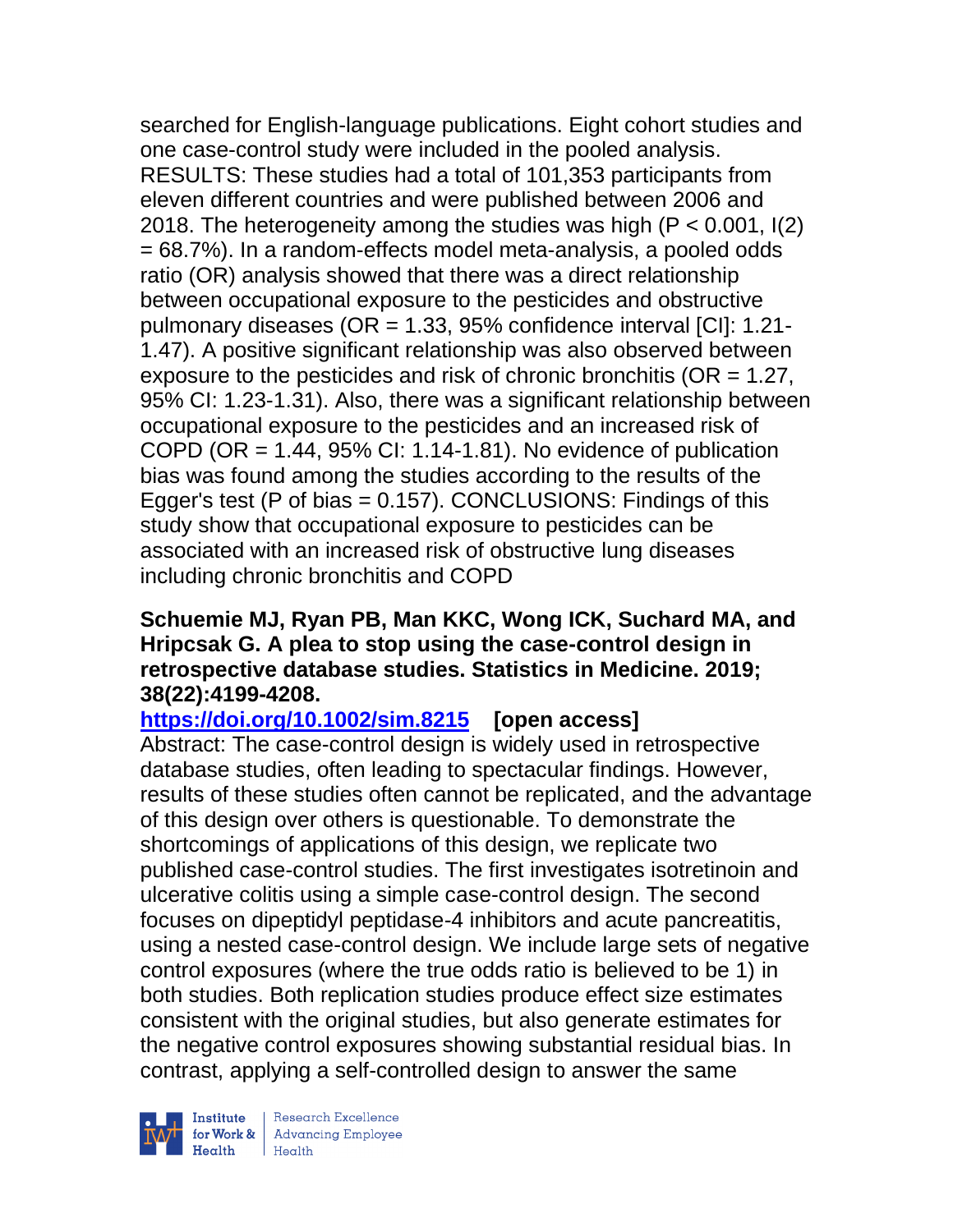questions using the same data reveals far less bias. Although the case-control design in general is not at fault, its application in retrospective database studies, where all exposure and covariate data for the entire cohort are available, is unnecessary, as other alternatives such as cohort and self-controlled designs are available. Moreover, by focusing on cases and controls it opens the door to inappropriate comparisons between exposure groups, leading to confounding for which the design has few options to adjust for. We argue that this design should no longer be used in these types of data. At the very least, negative control exposures should be used to prove that the concerns raised here do not apply

**Weinmann T, Forster F, von Mutius E, Vogelberg C, Genuneit J, Windstetter D, et al. Association between occupational exposure to disinfectants and asthma in young adults working in cleaning or health services: results from a cross-sectional analysis in Germany. Journal of Occupational & Environmental Medicine. 2019; 61(9):754-759.** 

# **<https://doi.org/10.1097/JOM.0000000000001655>**

Abstract: OBJECTIVE: To analyze the association of occupational disinfectants use with asthma and wheezing in young professionals. METHODS: Three hundred sixty-five participants from the German Study on Occupational Allergy Risks II aged 20 to 24 years and working in cleaning or health services answered a questionnaire on respiratory health, occupational exposure to disinfectants, and potential confounders. By logistic regression, we calculated the association between duration of occupational disinfectants exposure and doctor-diagnosed asthma, current asthma, and current wheezing. RESULTS: Individuals exposed to disinfectants for more than 12 months had almost three times the odds of doctor-diagnosed asthma compared with those not exposed (odds ratio [OR]: 2.99, 95% confidence interval [CI]: 1.36-6.55). CONCLUSIONS: Our findings provide some further evidence for an association between occupational exposure to disinfectants and asthma, indicating that this association can be seen already after the first year of exposure

**Yiu NSN, Sze NN, and Chan DWM. Implementation of safety management systems in Hong Kong construction industry: a safety practitioner's perspective. Journal of Safety Research.** 



| Research Excellence for Work & Advancing Employee<br>Health Health